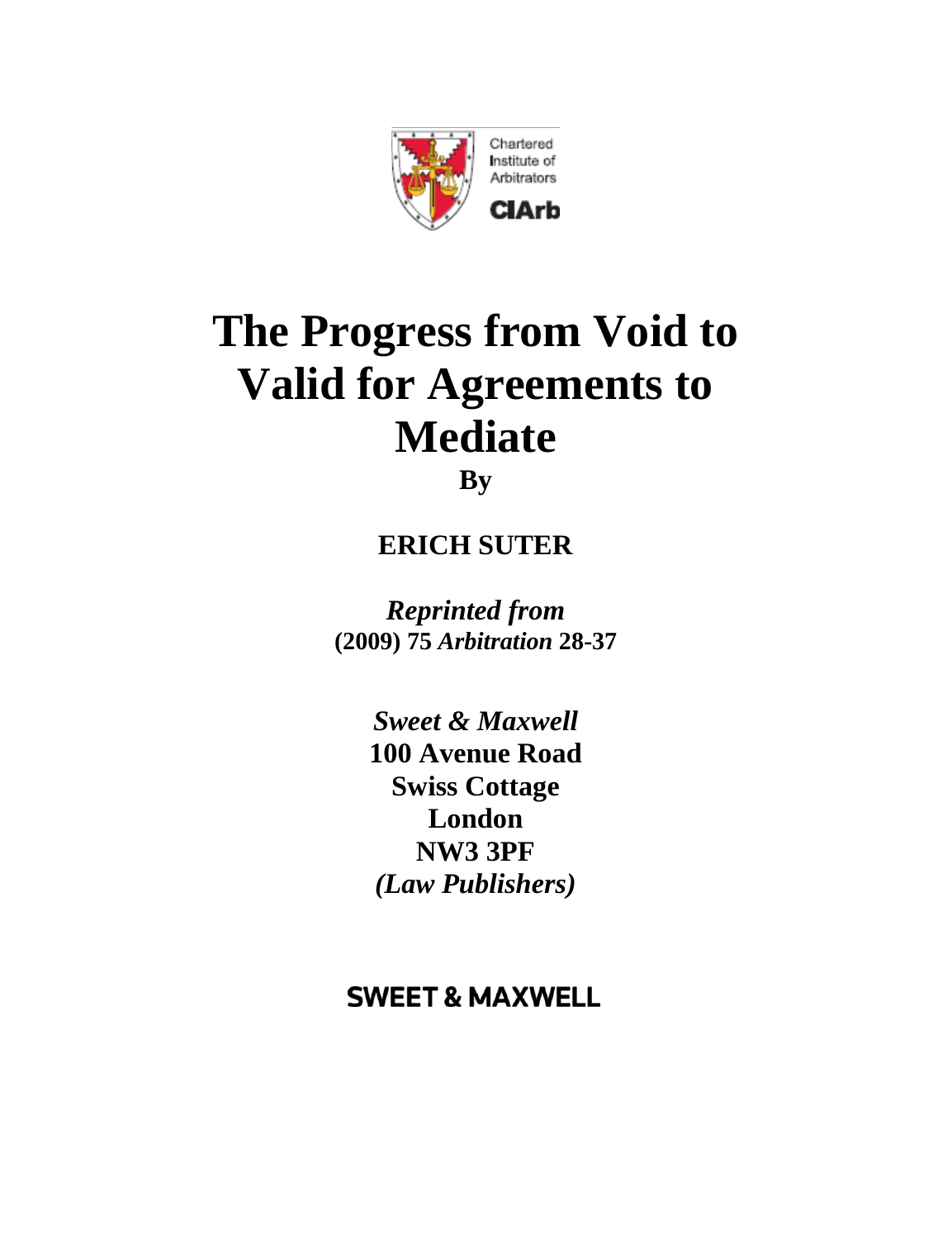### The Progress from Void to Valid for Agreements to Mediate

*by* ERICH SUTER∗

#### **1. INTRODUCTION**

In the United States, "the Federal Rules of Civil Procedure*...* evidence an intent to encourage private settlement".<sup>1</sup> Similarly in the United Kingdom the courts and the rules of civil procedure encourage the use of mediation.2 In a number of states in the United States the requirement is put even higher and the courts can order mediation without needing the consent of the parties.<sup>3</sup> In Canada there is compulsory court annexed mediation. In Europe, in Belgium and Greece<sup>4</sup> for example, there are compulsory court mediation schemes. In the United Kingdom, whilst the courts have a duty under the overriding objective to "encourage ADR where appropriate",<sup>5</sup> it is not, as yet, compulsory<sup>6</sup>; although Sir Anthony Clarke M.R. has recently suggested that the English courts do have power to order compulsory mediation.<sup>7</sup> Why in light of these court driven pressures to use mediation, one might ask, should there be any question at all as to why the courts should not enforce mediation agreements?

#### **2. THE ISSUES WITH ENFORCEMENT OF MEDIATION AGREEMENTS**

The starting point is that traditionally the common law courts have refused to enforce mediation agreements. The arguments against enforcement are fourfold:

"First *. . .* that the clause is unenforceable for uncertainty. [S]econd*. . .* a mediation clause may seek to oust the jurisdiction of the courts*. . .* [T]hird that*. . .* the court will not enforce

- The author gratefully acknowledges the initial direction provided by Dr Tatiana Kyselova of Queen Mary University of London, which led him to write this article.<br>See FED. R. CIV. P. 16 (Supp. 1985) and FED. R. CIV. P. 68 (1982); also *Marek v Chesny*
- 473 U.S. 1, 6–7 (1985); Lucy Katz, "Enforcing an ADR Clause—Are Good Intentions All You
- Have?" (1988) 26 Am Bus L.J. 575, 582. 2 See Civil Procedure Rules 1998 r.1.4(2)(e); *Cable & Wireless Plc <sup>v</sup> IBM United Kingdom Ltd* [2002] EWHC 2059 (Comm); [2002] 2 All E.R. (Comm) 1041; *Dunnett v Railtrack Plc* [2002]
- EWCA Civ 303; [2002] 1 W.L.R. 2434. 3 e.g. Holly Streeter-Schaefer, "A Look at Court Mandated Civil Mediation" (2001) 49 Drake L. Rev. 367.<br>
<sup>4</sup> Greek Civil Code art.214.<br>
<sup>5</sup> Civil Procedure Rules 1998 (SI 1998/3132) r.1.4(2)(e).<br>
<sup>6</sup> The Court of Appeal in *Halsey v Milton Keynes General Trust NHS* [2004] EWCA Civ 576;
- 
- 
- [2004] 1 W.L.R. 3002 held that to make mediation mandatory would be in breach of art.6 of the European Convention on Human Rights (the right to a fair trial). They held that courts should "explore the reasons for any resistance to ADR" procedures but where a party remains, "intransigently opposed to ADR *...* it would be wrong for the court to compel them to embrace
- it"" (at [10]).<br><sup>7</sup> Sir Anthony Clarke M.R., The Second Civil Mediation Council National Conference, The Future Of Civil Mediation (May 8, 2008), para.16 where Sir Anthony doubts the correctness of the *Halsey* [2004] EWCA Civ 576 decision insofar as it suggests that compulsory ADR would be a breach of art.6 of the European Convention on Human Rights and suggests that the *Halsey* decision in this regard was obiter (now (2008) 74 *Arbitration* 419).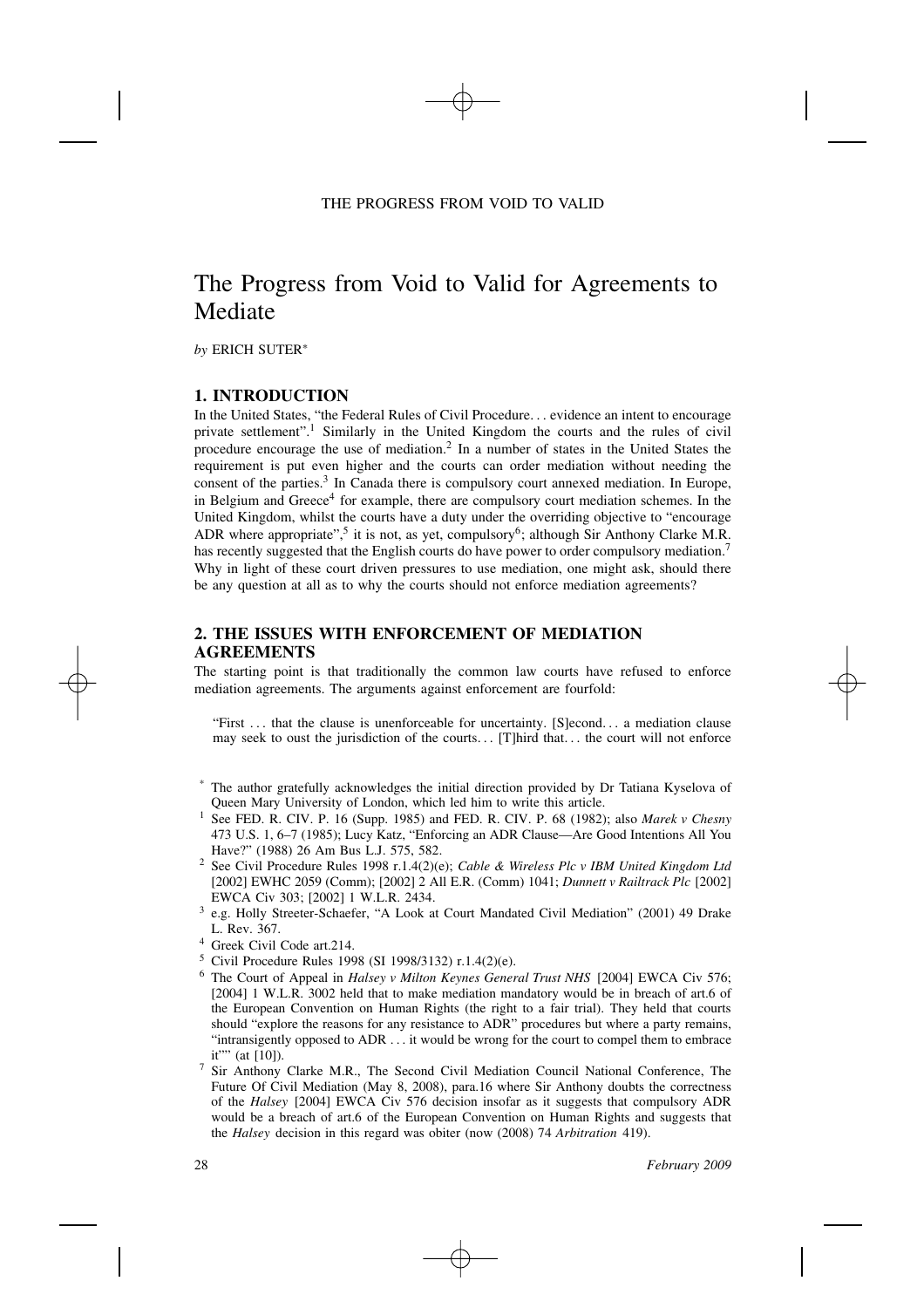[a mediation clause] because it would be a futile gesture. [F]ourth*. . .* is*. . .* that equity will only provide a remedy where [damages are] inadequate."<sup>8</sup>

#### **Uncertainty**

To be enforceable a contract term must be sufficiently certain. *Courtney and Fairbairn Ltd v Tolaini Bros (Hotels) Ltd*9 has traditionally been relied on as *the* authority for the proposition that an agreement to negotiate is unenforceable. As Lord Denning M.R. held:

"If the law does not recognise a contract to enter into a contract (where there is a fundamental term yet to be agreed) it seems to me it cannot recognise a contract to negotiate. The reason is because it is too uncertain to have any binding force *. . .* It seems to me that a contract to negotiate, like a contract to enter into a contract, is not a contract known to the law *. . .* I think we must apply the general principle that when there is a fundamental matter left undecided and to be the subject of negotiation, there is no contract."<sup>10</sup>

The term in question in *Courtney* was in a letter proposing:

"[A] financial arrangement acceptable to both parties. [Y]ou will be prepared to instruct your Quantity Surveyor to negotiate fair and reasonable contract sums in respect of each of the three projects as they arise. (These would, incidentally be based upon agreed estimates of the net cost of work and general overheads with a margin for profit of 5%) which, I am sure you will agree, is, indeed reasonable."

This letter was agreed to by the other party. Looking at this in light of Lord Wright's earlier judgement in *Hillas & Co Ltd v Arcos Ltd,*11 that commercial contracts should be upheld and that "reasonableness" should be the line drawn by the courts where negotiation failed, it is difficult to see why the Court of Appeal in *Courtney* decided differently. A more obvious case of uncertainty, which approved the decision in *Courtney,* was *Walford v Miles*. 12 In that case a company agreed to be locked into negotiations with one other company and to be locked out of negotiations with any third party. There was no indication of how long the two companies were obliged to continue to negotiate for. There was no indication of what, if anything, would end that obligation. The clear ratio of the House of Lords was that an agreement to negotiate for an unspecified period was not enforceable. But the House also opined that a lock-out agreement, under which one party agreed for good consideration, that they would not negotiate with anyone except the other party for a specified period of time, could constitute an enforceable agreement.<sup>13</sup>

In *Channel Tunnel Group Ltd v Balfour Beatty Construction Ltd*14 the parties had entered into an agreement under which an independent expert was to provide a determinative decision on the dispute that arose between them. Lord Mustill in the House of Lords upheld the contract's provisions both under the Arbitration Act 1975 and under the court's

- 
- 
- 
- 
- (i.e. common law provides sufficient remedies).<br>
<sup>9</sup> Courtney and Fairbairn Ltd v Tolaini Bros (Hotels) Ltd [1975] 1 W.L.R. 297 CA.<br>
<sup>10</sup> Courtney [1975] 1 W.L.R. 297 at 301–302.<br>
<sup>11</sup> Hillas & Co Ltd v Arcos Ltd [1932] A

the other Law Lords. 14 *Channel Tunnel Group Ltd <sup>v</sup> Balfour Beatty Construction Ltd* [1993] A.C. 334 HL.

<sup>8</sup> Joel Lee, "The Enforceability of Mediation Clauses in Singapore" (1999) Singapore J. of Legal Studies 229, 231; Lucy Katz, "Enforcing an ADR Clause—Are Good Intentions All You Have?" (1988) 26 Am Bus L.J. 575, 583 who suggests only the futility and damages arguments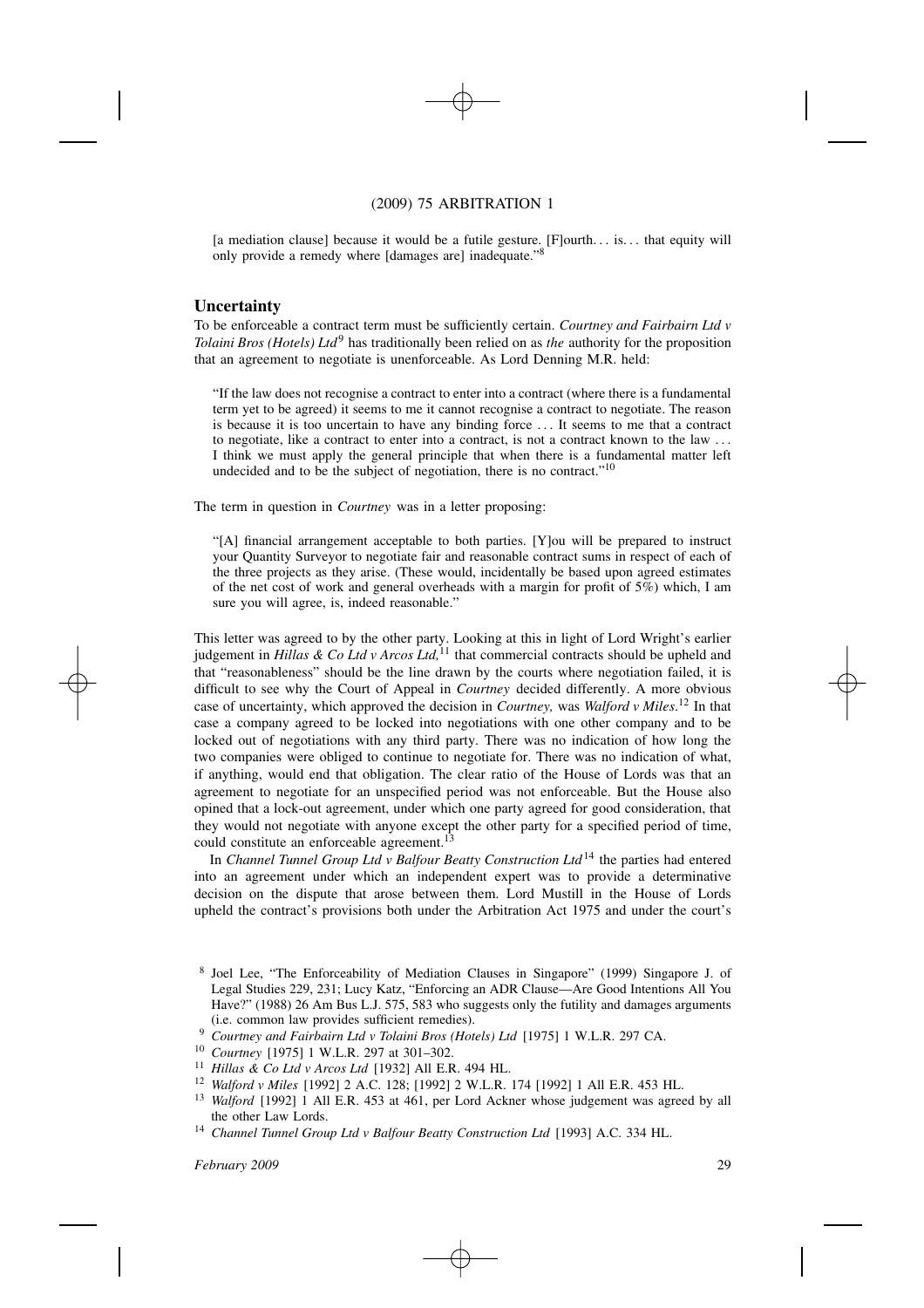inherent jurisdiction to adjourn matters pending alternative dispute resolution.<sup>15</sup> But the ADR processes contracted for in *Channel Tunnel* would provide a final decision on the case. In the case of a contractual mediation clause, of course, although mediation might provide a resolution to the case by agreement, it does not lead to any decision being made by the mediator and it will not necessarily lead to a resolution of the case.

In *Halifax Financial Services Ltd v Intuitive Systems Ltd*16 McKinnon J. stated that a clause which provided for a time limited and specific set of steps involving negotiations and mediation or the intervention of a neutral advisor was not binding. It was no more than:

"[A] provision for the parties to negotiate, hopefully towards an agreement. Only if the negotiations fail does any question of arbitration arise and only then if the parties at that stage agree to arbitration. The parties have, in fact, in no sense bound themselves to any method of determining any dispute between them."

Although *Walford v Miles*17 was cited in this case there is no reference to Lord Ackner's observations on the enforceability of time limited negotiation.18 McKinnon J. distinguished both the *Channel Tunnel* case and *Cott UK Ltd v FE Barber Ltd*, 19 a case which followed it.

"The difficulty about applying [the *Cott*] case to the instant case is that the relevant clause in that case provided for disputes to be referred to a person who 'shall act as an expert and not as an arbiter and his decision shall be final and binding on the parties' (see p.543c-d). That was a case, like the *Channel Tunnel* case, where the parties had chosen a method alternative to Court proceedings of determining any dispute between them, i.e. a determinative procedure, unlike the non-determinative procedures provided for in Clause 33 [in the instant case]. $2^{20}$ 

The difficulty in squaring the circle between the court system on the one hand pushing litigants towards mediation at the risk of being faced with a costs bill if they refuse<sup>21</sup> and on the other hand declining to enforce contractual agreements to mediate on grounds of uncertainty was finally tackled head on by Colman J. in *Cable & Wireless Plc v IBM UK Ltd*. 22 The agreement between the parties contained a provision:

"If the matter is not resolved through negotiation, the parties shall attempt in good faith to resolve the dispute or claim through an Alternative Dispute Resolution (ADR) procedure as recommended to the Parties by the Centre for Dispute Resolution. However, an ADR procedure which is being followed shall not prevent any Party or Local Party from issuing proceedings."

Cable & Wireless did not want to go through the ADR process. IBM did and sought a stay of the litigation to enable the ADR process to take place. It was assumed in this case that the "ADR process" which had been agreed to was mediation, although this was not

- <sup>18</sup>*Walford* [1992] 1 All E.R. 453 at 461, per Lord Ackner.
- <sup>19</sup>*Cott UK Ltd v FE Barber Ltd* [1997] 3 All E.R. 540 HC.
- <sup>20</sup> Cott<sup>[1997]</sup> 3 All E.R. 540 HC.
- 21 e.g. *Halsey v Milton Keynes General Trust NHS* [2004] EWCA Civ 576; [2004] 1 W.L.R. 3002
- and *Dunnett <sup>v</sup> Railtrack Plc* [2002] 1 W.L.R. 2434 CA. 22 *Cable & Wireless Plc <sup>v</sup> IBM UK Ltd* [2002] All E.R. (D) 277 HC.

<sup>&</sup>lt;sup>15</sup> Arbitration Act 1996 s.9(2) gave statutory support to Lord Mustill's opinion; providing that a party's right to a stay of proceedings brought in the face of an arbitration agreement should not be affected by a provision that the dispute be referred to arbitration only after exhaustion of other dispute resolution procedures. 16 *Halifax Financial Services Ltd <sup>v</sup> Intuitive Systems Ltd* [1999] 1 All E.R. (Comm) 303 HC.

<sup>17</sup>*Walford* [1992] 2 A.C. 128; [1992] 1 All E.R. 453 HL.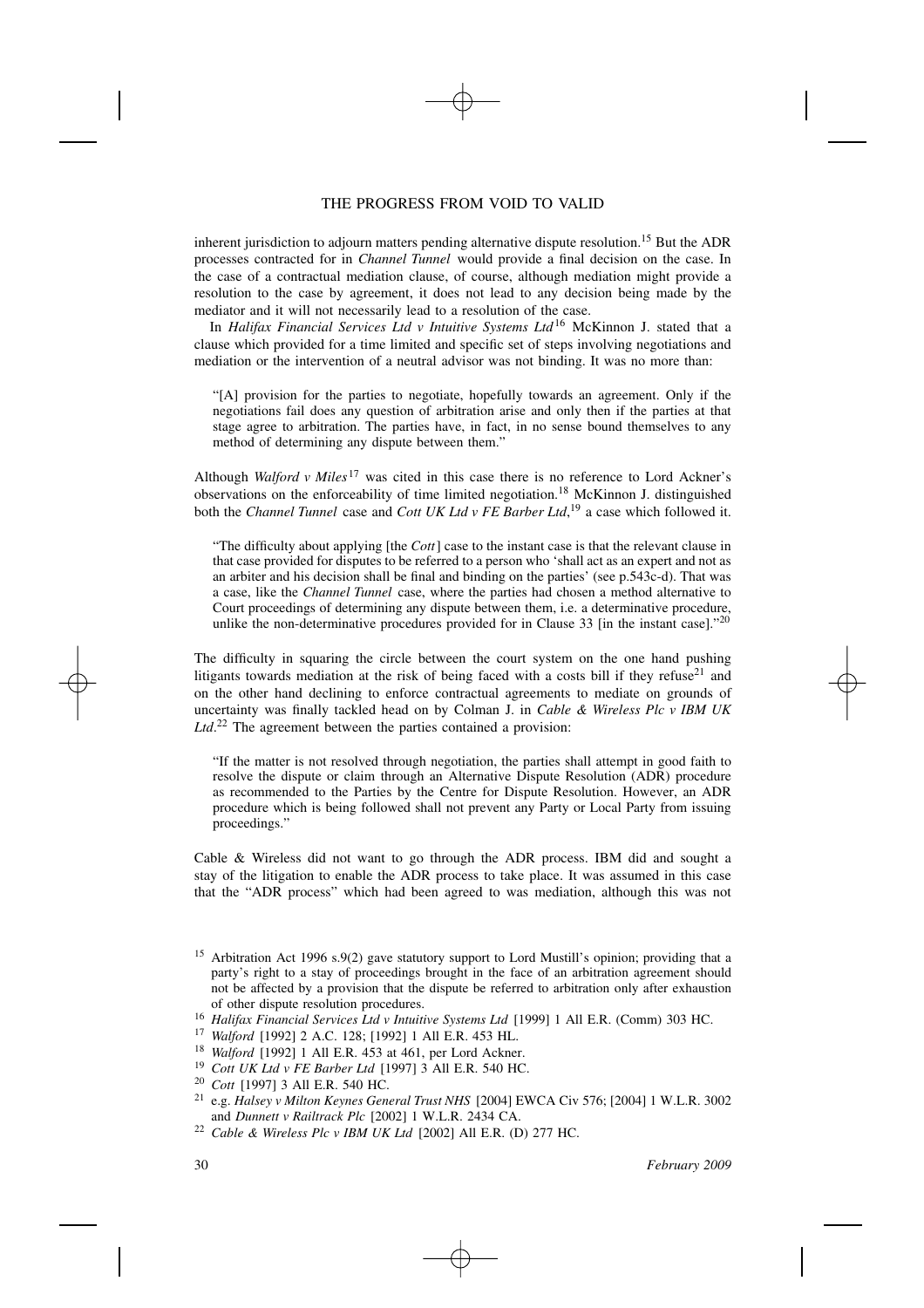explicit in the agreement. Colman J.'s decision to grant the stay was based on three essential considerations:

- (i) the clear intention of both parties was that litigation should be the last resort (despite the contractual provision allowing for proceedings to be issued prior to the ADR process being completed);
- (ii) the ADR clause was not just an agreement to negotiate; and
- (iii) public policy supported enforcing the ADR clause.

It is clear from the judgment that the public policy argument and the irrationality of declining to enforce ADR agreements on grounds of uncertainty when this stance was so obviously inconsistent with the courts' policy of promoting mediation weighed heavily in this decision. As Colman J. put it:

"For the courts now to decline to enforce contractual references to ADR on the grounds of intrinsic uncertainty would be to fly in the face of public policy as expressed in the Civil Procedure Rules and as reflected in the judgment of the Court of Appeal in *Dunnett v Railtrack*."23

Colman J. dealt with the question of uncertainty summarily:

"[I]n the present case I conclude that clause 41.2 includes a sufficiently defined mutual obligation upon the parties both to go through the process of initiating a mediation, selecting a mediator and at least presenting that mediator with its case and its documents and attending upon him. There can be no serious difficulty in determining whether a party has complied with such requirements."24

But the contract must be sufficiently clear in general terms to be enforceable.<sup>25</sup>

In Australia, in *Hooper Bailie Associated Ltd v Natcon Group Pty Ltd*, 26 Giles J. held that an agreement to conciliate was sufficiently certain to be enforceable. He too held that agreements to negotiate will not automatically fail for lack of certainty and in reaching this conclusion he too expressly considered the comparison with court-ordered mediation:

"In my view it would be open to the Court to adjourn the proceedings on the application of Hooper Bailie, over the opposition of Natcon, in aid of the agreement to conciliate which I have found to exist. The Court can do so in aid of mediation ordered under the legislation which I have mentioned, the power to do so must accompany the power to order mediation, and the same power must exist where the conciliation or mediation is consensual and the agreement to conciliate or for mediation is enforceable in the manner I have described."<sup>27</sup>

So in Australia too the law has simply moved position to hold that agreements to negotiate or to conciliate are not automatically void for uncertainty if they are, in general terms, certain.<sup>28</sup>

- 
- 
- <sup>23</sup> Cable & Wireless [2002] All E.R. (D) 277 HC.<br><sup>24</sup> Cable & Wireless [2002] All E.R. (D) 277 HC.<br><sup>25</sup> In Flight Training International v International Fire Training Equipment Ltd [2004] EWHC 721 (Comm), for example, Creswell J. was faced with a commercial mediation clause which provided for reference of the mediation to ACAS. ACAS does not deal with commercial
- 
- disputes. It was held that it was too uncertain and could not be rectified to make it valid.<br><sup>26</sup> Hooper Bailie Associated Ltd v Natcon Group Pty Ltd (1992) 28 N.S.W.L.R. 194.<br><sup>27</sup> Hooper Bailie (1992) 28 N.S.W.L.R. 194 at Tiered Dispute Resolution Clauses" (2001) 18 Journal of International Arbitration 159, 164.<br><sup>28</sup> Compare *Elizabeth Bay Developments Pty Ltd v Boral Building Services Pty Ltd* (1995) 36
- N.S.W.L.R. 709, 716–717 where Giles J., the judge in the *Hooper Bailie* (1992) 28 N.S.W.L.R.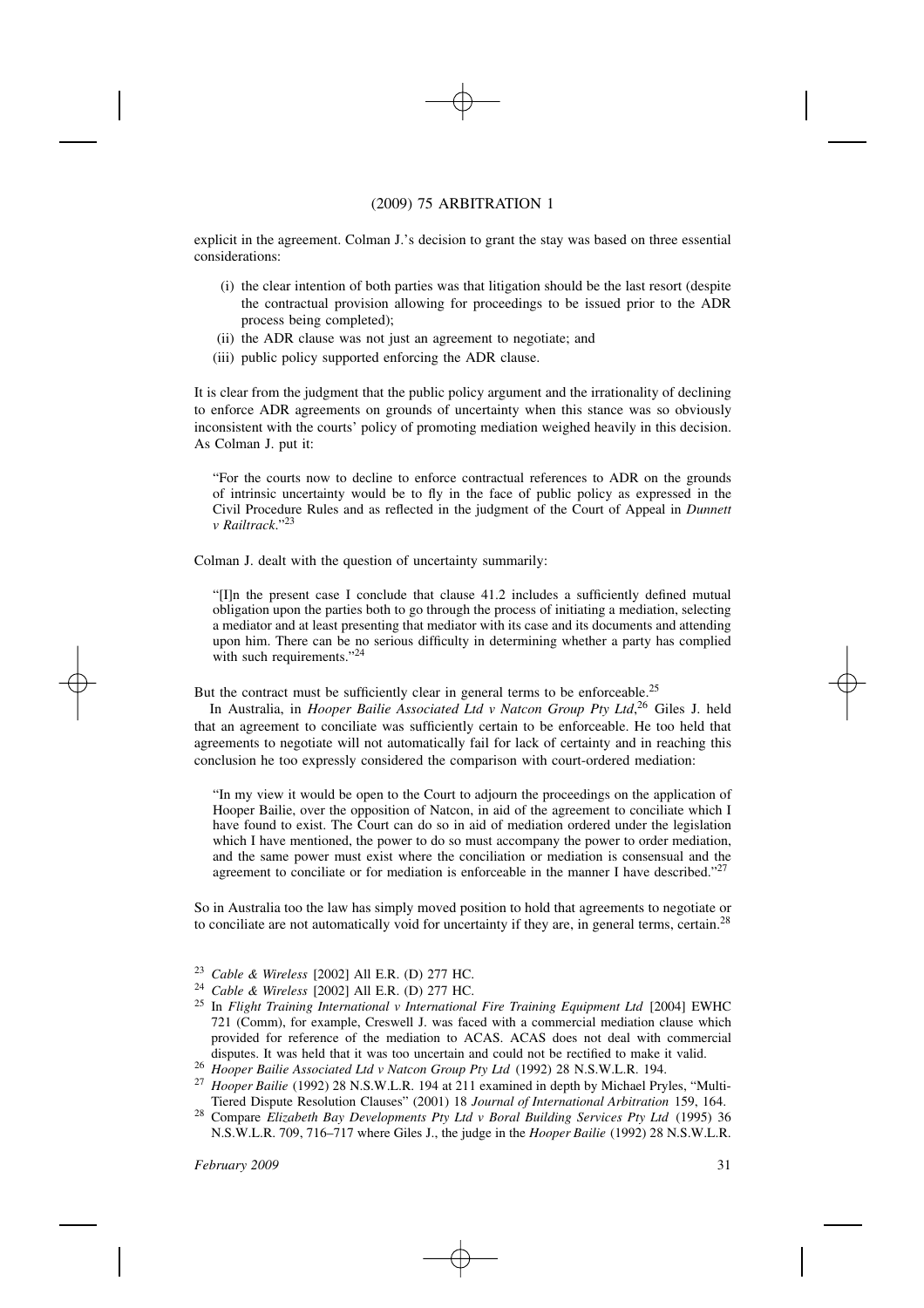In *Aiton v Transfield*, 29 in looking at the requirements for a mediation clause to be enforceable, Epstein J. "quoted with approval" a paper written by L. Boulle and R. Angyal who stated that the minimum requirements for an enforceable dispute resolution clause were:

- It must be in the form described in *Scott <sup>v</sup> Avery.*30 That is, it should operate to make completion of the mediation a condition precedent to commencement of court proceedings.
- The process established by the clause must be certain. There cannot be stages in the process where agreement is needed on some course of action before the process can proceed because, if the parties cannot agree, the clause will amount to an agreement to agree and will not be enforceable due to this inherent uncertainty.
- The administrative processes for selecting a mediator and in determining the mediator's remuneration should be included in the clause and, in the event that the parties do not reach agreement, a mechanism for a third party to make the selection will be necessary.
- The clause should also set out in detail the process of mediation to be followed or incorporate these rules by reference. These rules will also need to state with particularity the mediation model that will be used. $31$

#### **Ouster of jurisdiction of the courts**

In his article<sup>32</sup> on enforcement of mediation clauses, Joel Lee goes into considerable depth in exploring this ground for courts refusing to enforce mediation agreements.<sup>33</sup> It seems that this tight legal analysis has been overtaken since he wrote the article in 1999.

In *Halsey v Milton Keynes General NHS Trust* 34 Dyson L.J., giving the judgment of the court, whilst holding that the courts should encourage ADR robustly, held that compulsory court-ordered ADR would breach the right to fair trial as it would amount to an unacceptable constraint on the right of access to the court.<sup>35</sup> This statement, it has been suggested, fails

194 case, found a mediation agreement not to be enforceable, holding: "Mediation is a valuable means of resolution of disputes, and agreements to mediate should be recognised and given effect in appropriate cases. Even assuming the incorporation of ACDC's guidelines, however, the contracts in this case do not in my opinion meet the requirements considered in *Hooper*

- *Bailie Associated Ltd <sup>v</sup> Natcon Group Pty Ltd.*" 29 *Aiton <sup>v</sup> Transfield* [1999] N.S.W.S.C. 996.
- <sup>30</sup>*Scott v Avery* (1856) 10 E.R. 1121.
- 31 See Australian Law Reform Commission, *Review of the Adversarial System of Litigation, Issues Paper* 25 (June 1998), Ch.6, para.6.20. But, in relation to the need for the procedure to be identified see Colman J. in *Cable & Wireless Plc v IBM United Kingdom Ltd* [2002] All E.R. (D) 277: "[C]ontractual references to ADR which did not include provision for an identifiable procedure would not necessarily fail to be enforceable by reason of uncertainty. An important consideration would be whether the obligation to mediate was expressed in unqualified and mandatory terms*. . .* where there is an unqualified reference to ADR, a sufficiently certain and definable minimum duty of participation should not be hard to find." Quoted from Pryles, "Multi-Tiered Dispute Resolution Clauses" (2001) 18 *Journal of International Arbitration* 159, 168–169. 32 Joel Lee, "The Enforceability of Mediation Clauses in Singapore" (1999) Singapore J. of Legal

Studies 229.<br><sup>33</sup> Lee, "The Enforceability of Mediation Clauses in Singapore" (1999) Singapore J. of Legal

Studies 229, 234–239. 34 *Halsey <sup>v</sup> Milton Keynes General NHS Trust* [2004] EWCA Civ 576; [2004] 1 W.L.R. 3002

CA. 35 *Halsey* [2004] EWCA Civ 576; [2004] 1 W.L.R. 3002 at [9]–[11].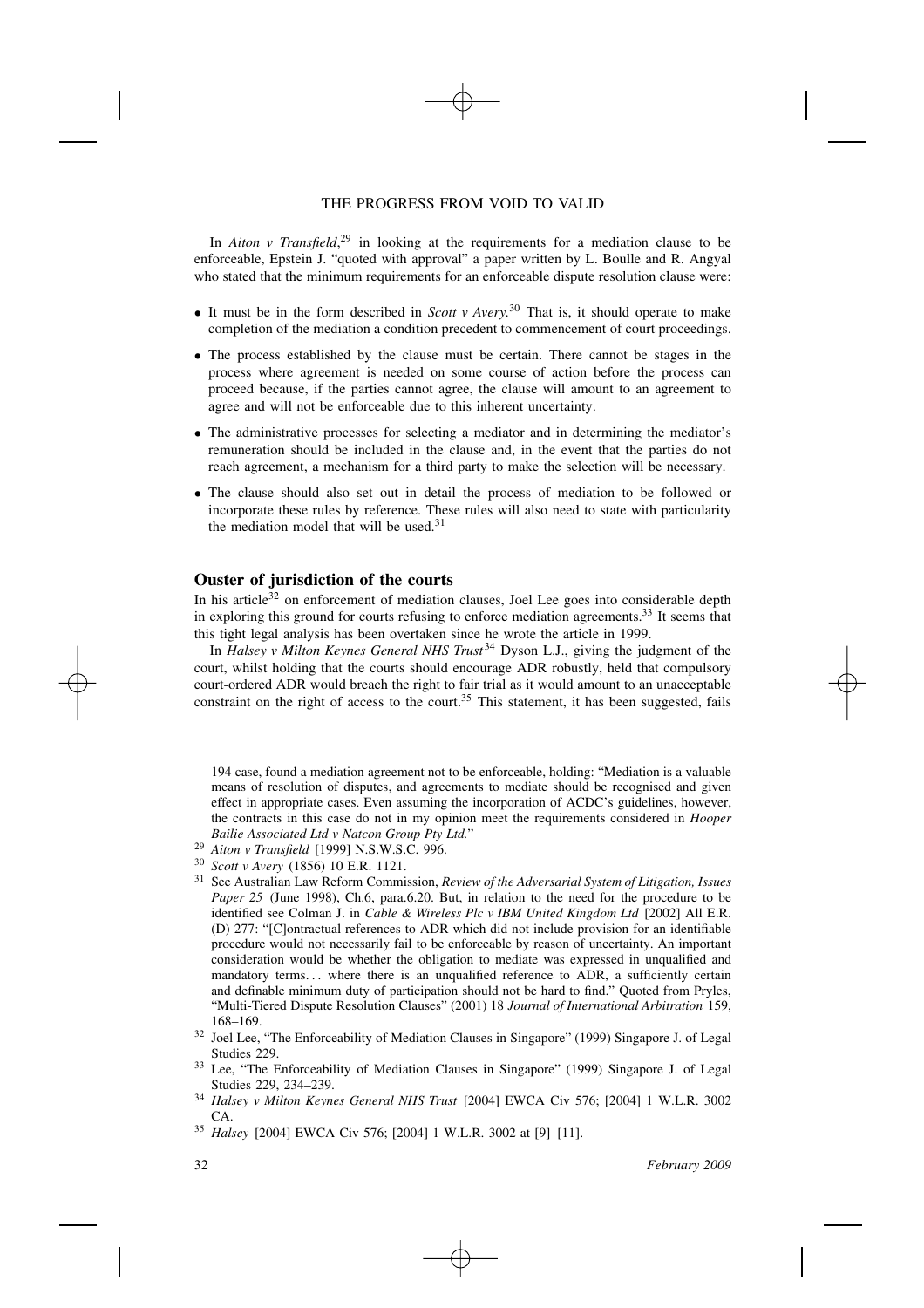to take into account the fundamental difference between mediation and arbitration.<sup>36</sup> Whilst both arbitration and mediation require the consent of the parties to begin the process, once the parties have initiated an arbitration they are bound by the arbitrator's decision. The participants in a mediation, on the other hand, retain the right to terminate the process at any time.<sup>37</sup> Because they can terminate the process and go back to the court to litigate their case if mediation has been unsuccessful, there is no ouster of the court's jurisdiction.

Lightman J. in a speech given at SJ Berwin38 suggested that the Court of Appeal in *Halsey* had been wrong to suggest that even compulsory mediation would oust the jurisdiction of the courts.

"[T]he court appears to have been unfamiliar with the mediation process and to have confused an order for mediation with an order for arbitration or some other order which places a permanent stay on proceedings. An order for mediation does not interfere with the right to a trial: at most it merely imposes a short delay to afford an opportunity for settlement and indeed the order for mediation may not even do that, for the order for mediation may require or allow the parties to proceed with preparation for trial."39

Sir Anthony Clarke M.R., on May 8, 2008, gave a speech<sup>40</sup> in which he considered the suggestion in *Halsey* that a compulsory requirement for parties to mediate would be in breach of art.6 European Convention on Human Rights. He referred to Lightman J.'s criticisms of this part of the *Halsey* decision that:

"[M]ediation*. . .* does not interfere with the right to fair trial but simply imposes a short delay on the trial process; and second that a number of other jurisdictions have compulsory mediation processes."41

He looked, as Lightman J. had done, at some of the other jurisdictions both in Europe and in the United States which have compulsory mediation provisions and concluded:

"Taken together, what could be described as the European and US approach to ADR, appears to demonstrate that compulsory ADR does not in and of itself give rise to a violation of Article 6 or of the equivalent US constitutional right of due process<sup>"42</sup>

He went on to consider whether compulsory mediation would lead to the parties waiving the right to a fair trial:

"Does mediation require parties to waive their rights to a fair trial? The answer is surely no *. . .* In fact all a mediation does is at worst delay trial if it is unsuccessful and it need not do that if it is properly factored into the pre-trial timetable. If the mediation is successful it does obviate the need to continue to trial, but that is not the same as to waive the right to fair trial. If it were, any consensual settlement reached either before or during civil process could arguably amount to a breach of Article 6, which clearly cannot be the case."<sup>2</sup>

- 
- 
- 
- 

<sup>&</sup>lt;sup>36</sup> Gavin Lightman, "Mediation: An Approximation to Justice", speech given at SJ Berwin (June 28, 2007).<br>E.E. Deason, "Procedural Rules for Complementary Systems of Litigation and Mediation—

Worldwide" (2005) 80 Notre Dame L. Rev. 553, 589.<br>
<sup>38</sup> Lightman J., "Mediation: An Approximation to Justice".<br>
<sup>39</sup> Lightman J., "Mediation: An Approximation to Justice", para.8.<br>
<sup>40</sup> Sir Anthony Clarke M.R. "The future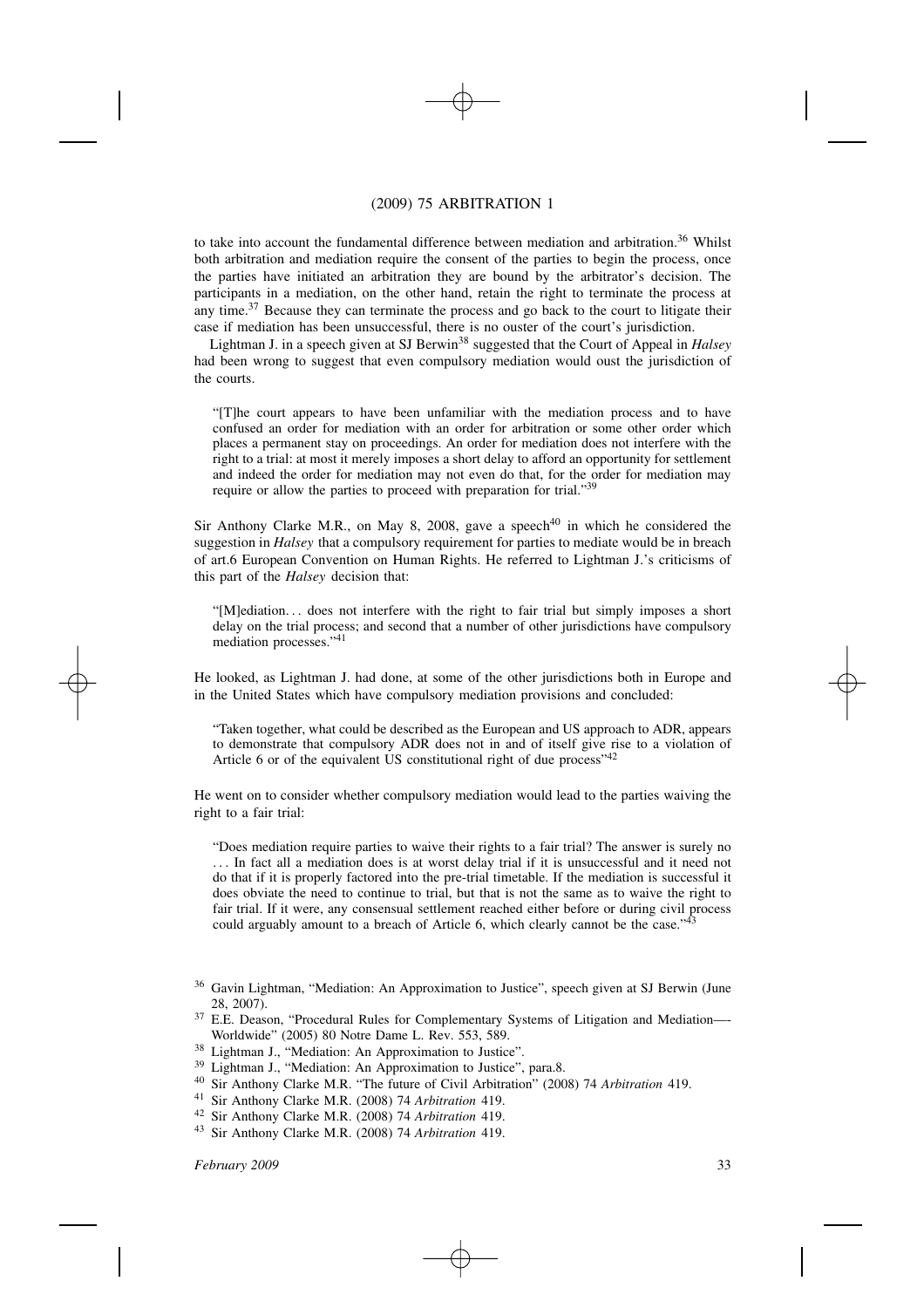If there is no objection on grounds of "ouster of the jurisdiction of the Courts" to courtmandated mediation, then there can be no such objection to mediation which is compelled by contract. (Although it is worth noting in passing that the suggestion that court-mandated mediation can be made compulsory is at odds with—or at best a significant progression from—the views of the designer of the CPR, Lord Woolf who cautioned against compelling parties to use ADR.<sup>44</sup>)

#### **Futility and damages**

The arguments in respect of futility and damages are treated separately by both Lucy Katz<sup>45</sup> and Joel Lee.<sup>46</sup> The difficulty with this approach is that the arguments in relation to each inevitably overlap.

The futility argument is based on the equitable maxim that "equity, like nature, does nothing in vain". $47$  Since the response of an unwilling party to a mediation is that they will simply withdraw from the mediation at the earliest stage, an order for specific performance of an agreement to mediate, it is argued, would just be a waste of time and money. And a court of equity will not grant specific performance which wastes time and money.48 Nor will a court generally order specific performance where that performance would need to be supervised by the court; although the supervision requirement is not always fatal to claims for specific performance where the performance required is closely specified by the contract itself.<sup>49</sup> In the United States the supervision criterion seems to be expressed slightly differently: "equity will not grant specific performance of a contract requiring continuing acts and co-operation between the parties".<sup>50</sup> Added to this an order for specific performance will only be granted where damages would not be an adequate remedy. Lucy Katz<sup>51</sup> suggests that specific performance should be granted for refusal to go through mediation, but at the same time also suggests that punitive damages would be available in both contract and tort for a "bad faith" breach of contract if a party to the contract refused to comply with a mediation clause.52 Nayar deals with the punitive damages element of this suggestion by saying that in Texas (as is the case in the United Kingdom) such punitive damages are not available for a breach of good faith in breaching a contract.<sup>53</sup> In cases where punitive damages are

- 44 Lord Woolf, *Access to Justice-Final Report* (July 1996), Ch.5, para.18. 45 L.V. Katz, "Enforcing an ADR Clause—Are Good Intentions All You Have?" (1988) 26 Am.
- Bus. L.J. 575, 583–584—although she does later deal with both together (585–588). 46 Lee, "The Enforceability of Mediation Clauses in Singapore" (1999) Singapore J. of Legal
- Studies 229, 239–244. 47 See, e.g. *Seeley <sup>v</sup> Jago* (1717) 1 P. Wms. 389; *Walker <sup>v</sup> Denne* (1793) 2 Ves. 170, 182; *Walrond v Rosslyn, New Brunswick and Canada Rly. and Land Co. Ltd v Muggeridge* (1859) 4 Drew. 686, 699, per Kindersley V.-C.; *Walrond v Fulford* (1879) 11 Ch.D. 640; *Brunner v Greenslade* [1971] Ch. 993, 1006; [1970] 3 All E.R. 833 at 842, per Megarry J.; *Udall v Capri Lighting Ltd (In Liquidation)* [1988] Q.B. 907; [1987] 3 All E.R. 262. In the US see, e.g. Restatement (Second) of Contracts 1979 ss.357–359 and *Lorch Inc v Bessemer Hall Shopping Center Inc*
- 
- 294 Ala. 17, 310 So.2d 872 (1975).<br><sup>48</sup> *Tito v Waddell (No.2)* [1977] Ch. 106 at 326; [1977] 3 All E.R. 129 at 311.<br><sup>49</sup> *Posner v Scott-Lewis* [1987] Ch. 25; [1986] 3 All E.R. 513 (landlord covenanted to employ resident porter to carry out duties clearly defined by the lease—specific performance granted. It was held that the difficulty faced by the court in supervising execution was not conclusive
- against ordering specific performance). 50 *Copylease Corp of America <sup>v</sup> Memorex Corp* 408 F.Supp. 758 (S.D.N.Y. 1976), per L.V. Katz
- 
- 

at [583]. 51 *Copylease* 408 F.Supp. 758, per L.V. Katz at [575]. 52 *Copylease* 408 F.Supp. 758, per L.V. Katz at [595]. 53 D.R. Nayar, "Texas ADR 101: Analyzing the Use of Compulsory Mediation Clauses in Commercial Contracts: Advantages, Enforceability, and Drafting Guidelines" (2004) 40 Tex. J. Bus. L. 257, 279.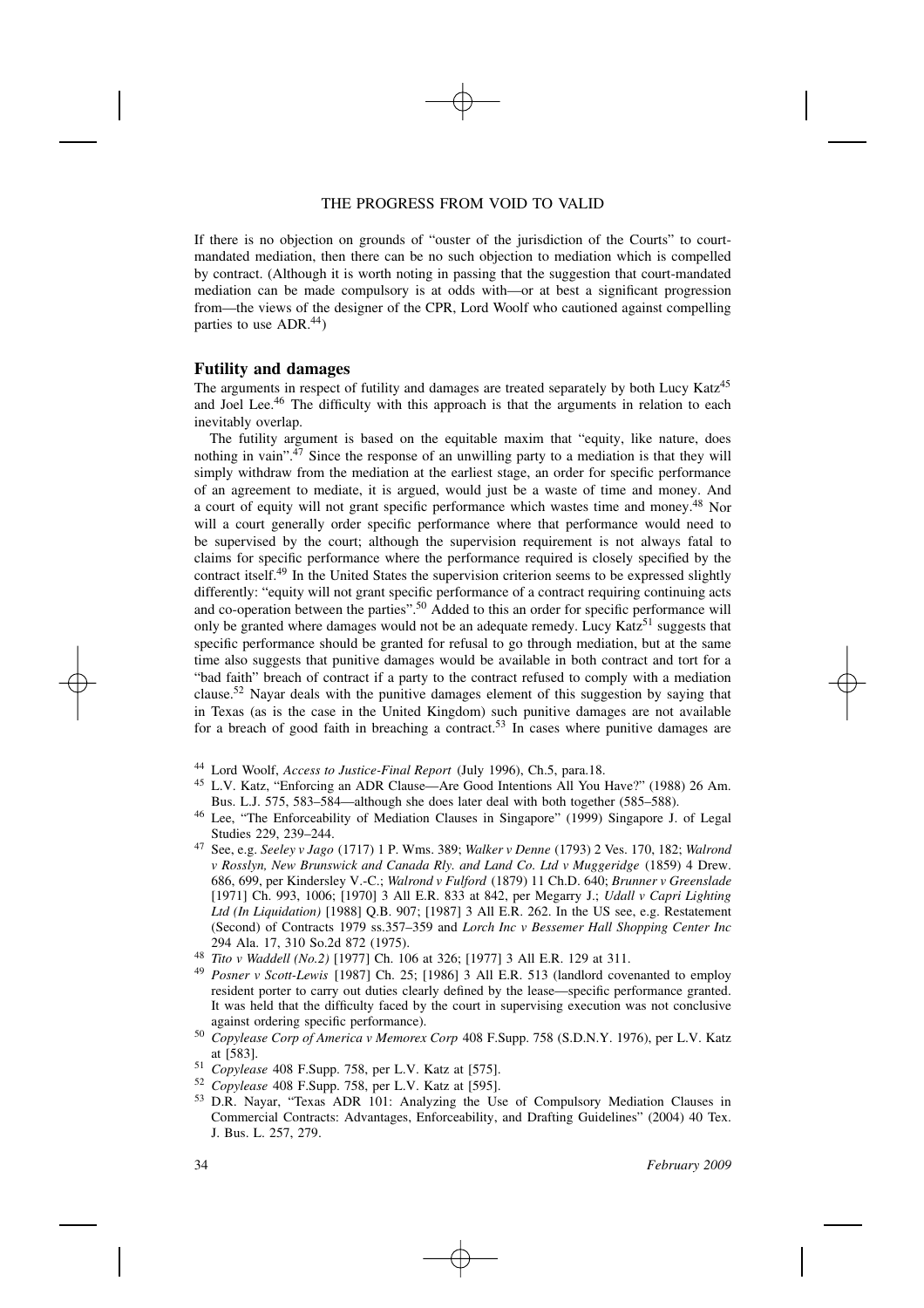available, however, it is difficult to see how damages would not be an adequate remedy for breach of an agreement to mediate.

The amount of supervision required to ensure a mediation clause is complied with is, of course, relatively little. In *Cable & Wireless Plc v IBM UK Ltd*, 54 for example, Colman J. considered all that was needed was included within the agreement itself:

"[C]lause 41.2 includes a sufficiently defined mutual obligation upon the parties both to go through the process of initiating a mediation, selecting a mediator and at least presenting that mediator with its case and its documents and attending upon him. There can be no serious difficulty in determining whether a party has complied with such requirements."<sup>55</sup>

Again, provided that the contract is drafted with sufficient clarity, there should be no difficulty in the court's being able to enforce it and to supervise its enforcement.

#### **Would it be futile to enforce a mediation clause?**

It is generally accepted by commentators that:

"[T]he futility argument is a flawed one *...* the experienced legal practitioner will be familiar with the situation that just because parties have declared that settlement is impossible does not necessarily mean that it is. Otherwise, the number of pre-trial settlements cannot be explained ... Very often, parties who start out hostile and in disagreement end up finding common ground and settling."56

"[Those who support the futility argument] do not recognize that the ADR processes are designed to deal with parties who do not believe that resolution of their dispute is possible."<sup>5</sup>

"A major flaw in the futility argument is its assumption that because one party does not want to settle through ADR, settlement will not occur. This argument has virtually no logical or empirical support. In fact, it is difficult to imagine any experienced litigator or trial judge taking it seriously."<sup>58</sup>

The judges too are sceptical about the futility of mediation: recording the US experience Amy Schmitz notes:

"[I]t is inappropriate to assume ADR agreements are not specifically enforceable because they are merely futile 'agreements to agree'. This is why courts have become more open to ordering parties to negotiate or mediate in good faith."<sup>5</sup>

- 
- 
- <sup>54</sup> Cable & Wireless Plc v IBM UK Ltd [2002] All E.R. (D) 277 HC.<br><sup>55</sup> Cable & Wireless Plc v IBM UK Ltd [2002] All E.R. (D) 277 HC.<br><sup>56</sup> Lee, "The Enforceability of Mediation Clauses in Singapore" (1999) Singapore J. of Studies 229, 241. 57 M. Shirley, "Breach of an ADR Clause—A Wrong Without Remedy?" (1991) 2 *Australian*
- 
- 
- *Dispute Resolution Journal 117, 118.*<br><sup>58</sup> *Copylease 408 F.Supp. 758, per L.V. Katz at 584.*<br><sup>59</sup> *Fluor Enters. Inc v Solutia Inc 147 F. Supp. 2d 648 (S.D. Tex. 2001) (compelling mediation* as prescribed in the parties' contract); *Marshall v US Home Corp* 2002 W.L. 274457 (Ohio App. 9 Dist. Feb. 27 2002) (staying proceeding to enforce mediation and arbitration provisions) quoted from A.J. Schmitz, "Refreshing Contractual Analysis of ADR Agreements by Curing Bipolar Avoidance of Modern Common Law" (2004) 9 Harv. Negot. L. Rev. 1, 64–65 which looks at the situation in the US.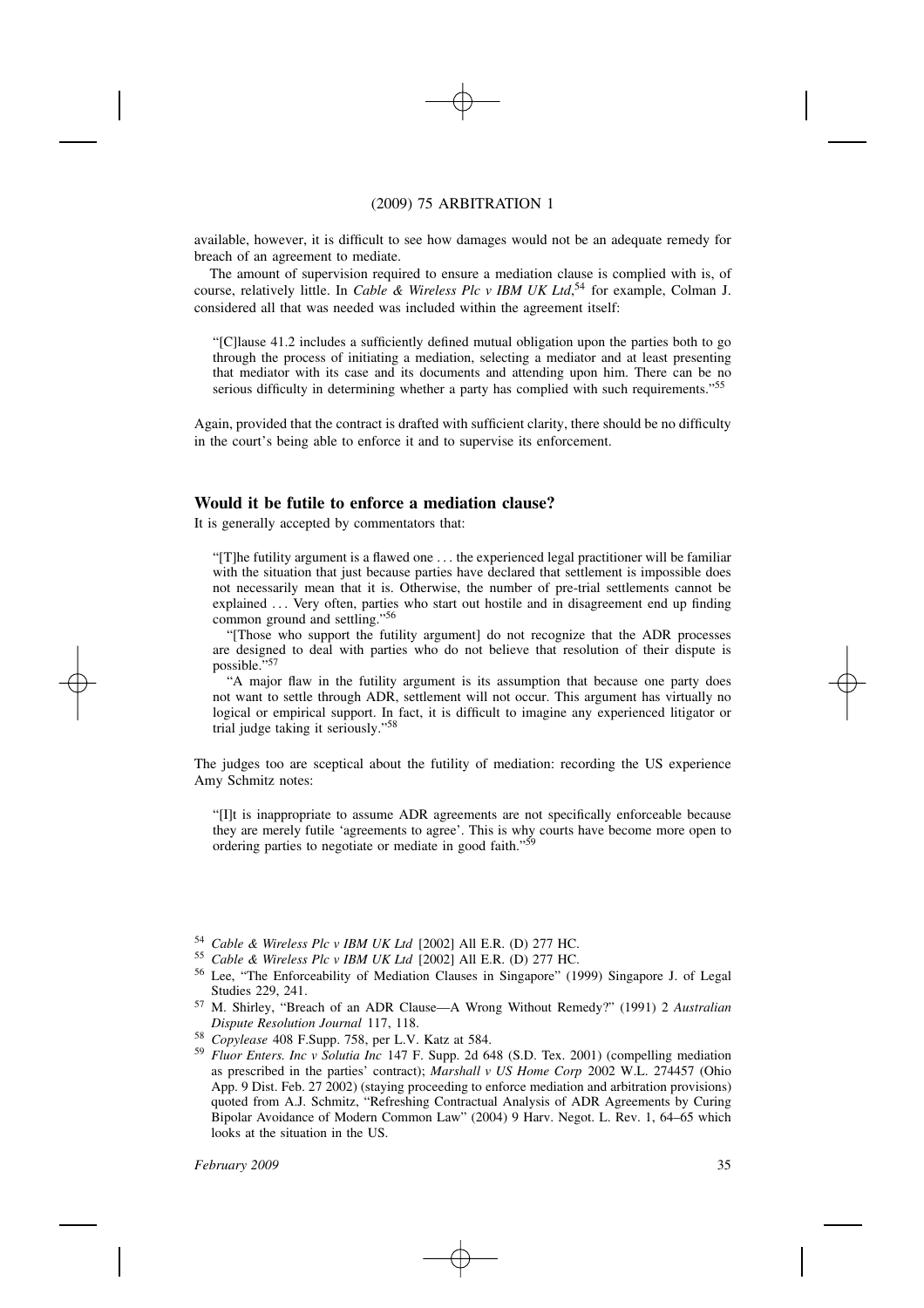In Australia Giles J. in *Elizabeth Bay Developments Pty Ltd v Boral Building Services Pty Ltd,*60 although he found the mediation agreement not to be enforceable in that case, nonetheless held that, "[m]ediation is a valuable means of resolution of disputes, and agreements to mediate should be recognised and given effect in appropriate cases".<sup>61</sup> In the United Kingdom in *Dunnett v Railtrack Plc*62 the court stated:

"Skilled mediators are now able to achieve results satisfactory to both parties in many cases which are quite beyond the power of lawyers and courts to achieve *. . .* it may very well be that the mediator is able to achieve a result by which the parties shake hands at the end and feel that they have gone away having settled the dispute on terms with which they are happy to live. A mediator may be able to provide solutions which are beyond the powers of the court to provide."<sup>63</sup>

Even where settlement is not possible, it has been noted in the Chancery Division that mediation can still assist parties on the path to resolution giving them an opportunity to assess the strengths and weaknesses of their case during mediation.<sup>64</sup> As Dyson L.J. pointed out in *Halsey*,<sup>65</sup> "mediation often succeeds where previous attempts to settle have failed".<sup>66</sup> And, as Sir Anthony Clarke M.R. said:

"It is of course a cliché that you can take a horse to water but whether it drinks is another thing entirely. That it is a cliché does not render it the less true. But what can perhaps be said is that a horse (even a very obstinate horse) is more likely to drink if taken to water. We should be doing more to encourage (and perhaps direct) the horse to go to the trough. The more horses approach the trough the more will drink from it. Litigants being like horses we should give them every assistance to settle their disputes in this way. We do them, and the justice system, a disservice if we do not."<sup>67</sup>

Once it is recognised, as it clearly is by both commentators and the judiciary, that the enforcement of mediation clauses is not futile—because it often gets results even where the parties have expressed themselves unwilling to settle—then it follows that damages are not an adequate remedy. As one writer put it:

"[The] traditional reluctance to order specific remedies should not stymie courts' specific enforcement of ADR agreements. Indeed, damages often are inappropriate and inadequate to remedy breach of ADR agreements."68

It is perhaps also inherent in Sir Anthony Clarke's speech, when he talks about "direct[ing] the horse to go to the trough", $69$  that damages, whether in terms of contractual damages or in terms of the costs sanctions which are available to the courts if litigants refuse to mediate

- *Group Pty Ltd* (1992) 28 N.S.W.L.R. 194 holding that such an agreement should be enforced if sufficiently certain. 62 *Dunnett <sup>v</sup> Railtrack Plc* [2002] EWCA Civ 303; [2002] 1 W.L.R. 2433 CA.
- 
- <sup>63</sup>*Dunnett v Railtrack Plc* [2002] EWCA Civ 303; [2002] 1 W.L.R. 2433 CA at [14].
- <sup>64</sup>*Hurst v Leeming* [2002] EWHC 1051 (Ch); [2003] 1 Lloyd's Rep. 379.
- <sup>65</sup>*Halsey v Milton Keynes General Trust NHS* [2004] EWCA Civ. 576; [2004] 1 W.L.R. 3002.
- <sup>66</sup>*Halsey* [2004] EWCA Civ. 576; [2004] 1 W.L.R. 3002 at [20].
- <sup>67</sup>*Halsey* [2004] EWCA Civ. 576; [2004] 1 W.L.R. 3002 at [22], per Sir Anthony Clarke.
- Schmitz, "Refreshing Contractual Analysis of ADR Agreements by Curing Bipolar Avoidance of Modern Common Law" (2004) 9 Harv. Negot. L. Rev. 1, 64.
- $69$  Sir Anthony Clarke, taken from longer quotation above.

<sup>60</sup> *Elizabeth Bay Developments Pty Ltd v Boral Building Services Pty Ltd* (1995) 36 N.S.W.L.R. 709 at 716–717. 61 Giles J. had enforced the agreement to mediate in *Hooper Bailie Associated Ltd <sup>v</sup> Natcon*